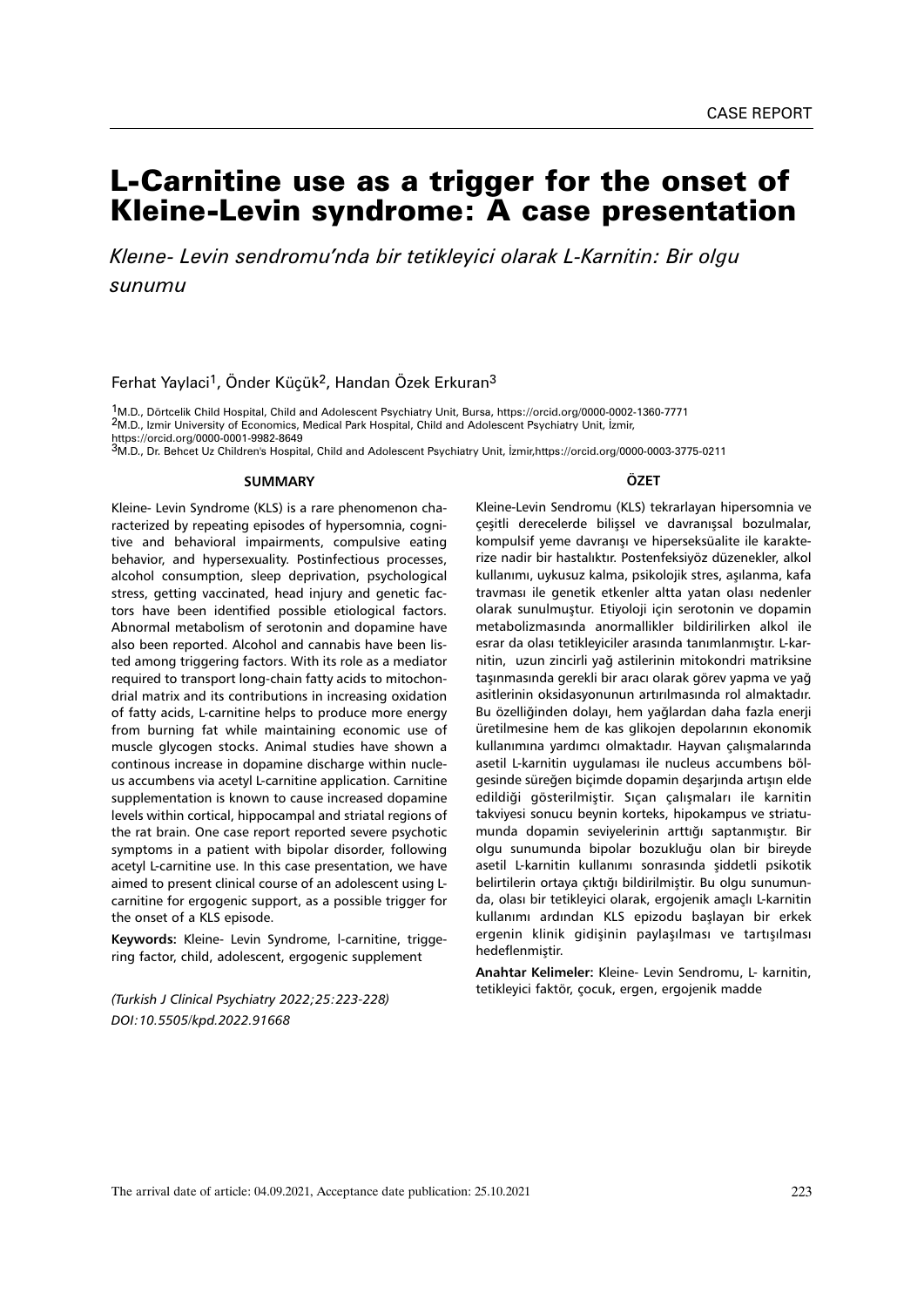### **INTRODUCTION**

Kleine-Levin Syndrome (KLS) is a rare disorder of episodic nature that is characterized by hypersomnia, and alterations in cognition, eating and behavior (1). Although exact prevalance is unknown, the disorder is estimated to have affected 1-5/1000000 individuals worldwide (2). Generally encountered in adolescents and young adults, KLS has been reported to show a male predominance. In a review of 239 cases, mean age of onset for the disorder was 15 years old, regardless of gender (3).

Etiology of the disorder still remains largely unknown and while there have been reported triggering factors for the disorder, no causal link has yet been determined. Commonly underlined triggering conditions for the onset and recurrence of the disorder have been listed as infection, fever, alcohol and marijuana consumption, sleep deprivation, psychological stress, head injury, menstruation and lactation, and situations involving heavy physical effort, general or local anesthesia (4). Along with these, abnormalities in serotonin and dopamine metabolism have also been reported, therefore, an imbalance of neurotransmitters within serotonergic or dopaminergic pathways has also been suggested as a possible mechanism (5).

A non-specific generalized slow-wave pattern in the baseline electroencephalography (EEG) has been reported in 70% of the cases during the episode, while normal brain waves are present in between the episodes, in general. Polysomnography (PSG) might reveal decreased sleep index along with increased number of arousals (6). Despite increasing number of imaging and laboratory tests in order to better understand the disorder, no specific diagnostic tool or results have yet been maintained. Therefore as for today, KLS diagnosis is mainly made by a thorough assessment and review of clinical symptoms.

According to International Classification of Sleep Disorders-IIIrd Edition criteria (ICSD3, 2014), that is commonly used to formally diagnose KLS, the individual needs to experience at least two episodes of recurrent hypersomnia or increased sleep-time that would continue for a period of 2 days to 5 weeks for each episode identified; episodes recurring at least once in every 18 months and generally, in a period of less than once a year; maintaining normal levels of consciousness, awareness, cognitive functioning, behavior pattern and mood in between the episodes; while presenting with at least one of the following during an episode; 1) cognitive deficits, 2) perceptual alterations, 3) eating problems (not eating or overating), 4) dysinhibitated behavior (i.e, hypersexuality), and hypersomnia and other related symptoms should not be caused by the clinical course of another sleep disorder, or other medical, neurological or psychiatric disorder (specifically bipolar disorder), or should not be present secondary to a substance or drug use of any kind (7).

For cases with mild- moderate episodes, supportive interventions such as reducing stress, avoiding dangerous situations and treatment of comorbid conditions have been recommended, in those with much more severe form of the disorder, pharmacological agents such as modafinil, risperidone, aripiprazole, lithium, sodium valproate and carbamazepine have been tried with favorable clinical outcome (1,8). In a study where 186 KLS cases were assessed, clinical response to amphetamine was 70%, while 20% for methylphenidate, especially when tested during the symptomatic phase. As for treatment options to prevent the emergence of episodes, clinical response was 41% for lithium, and 21% for carbamazepine  $(4)$ .

Dietary supplements have been used by many individuals who are professionally involved in sports, in order to maintain better performance. L-carnitine has gained more popularity recently as a potential ergogenic aid due its role of converting fat into energy (9). L-carnitine exists naturally in all mammal species, and takes part in mitochondrial oxidation of fatty acids (10). Due to its charge in acting as a mediator required to transport long chain fatty acids to the mitochondrial matrix as well as being involved in the process of increasing the oxidation of fatty acids, L-carnitine facilitates energy production from fat and aids in economic use of muscle glycogen storage (11). L-carnitine has two esther forms called acetyl L-carnitine and propionyl Lcarnitine, and both forms have high bioavailability  $(10).$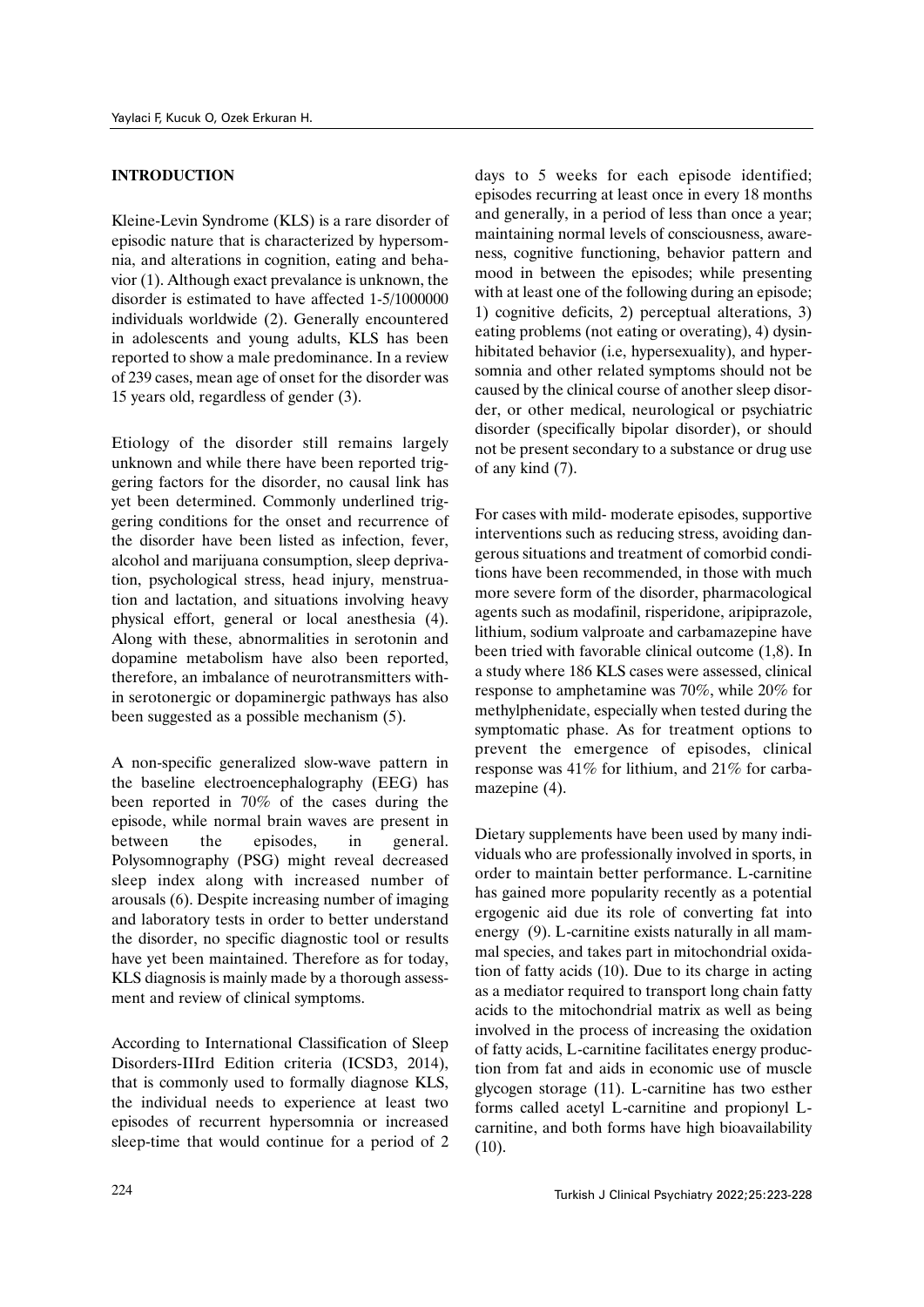Since L-carnitine supplementation was hypothesized to have a potential of increasing lipid oxidation, reserved muscle gycogen and exercise performance, a number of studies focusing on the given action mechanism of the compound have been conducted (11,12). Apart from recent studies that cover L-carnitine being used as an ergogenic supplement, different derivatives of the compound have also been evaluated, to be used for diverse purposes and conditions. Among these forementioned forms is acetyl L- carnitine; the short chained esther form of L-carnitine. Acetyl L-carnitine is produced from carnitine and acetyl-CoA, via carnitine acetyl transferase enzyme (13). This compound has vastly been studied in different neuropsychiatric conditions, specifically. Among such conditions are depression, fibromyalgia, fatigue, male infertility and sexual dysfunction, Alzheimer's Disease, alcohol abuse and Attention Deficit Hyperactivity Disorder (13). Aside from the psychiatric conditions mentioned above, manic episode and psychotic episode in two separate cases each diagnosed with bipolar disorder have been identified, following acetyl L-carnitine use (14,15).

With this case report, we have aimed to discuss the possibility of L-carnitine supplement acting as a triggering factor for the onset of a KLS episode, in a male adolescent who had started to use the compound on his own for its ergogenic action, along with a review of relevant literature.

# **CASE HISTORY**

The case was a 13 year old male adolescent who had applied to a child psychiatry outpatient unit in the company of his parents with primary complaints as irritability, increase in total sleep time, angry outbursts whenever family members would try to wake him, overeating, mood swings and dysinhibitated behavior that was mainly inappropriate and sexual in nature.

In the clinical interview, the family reported that the case had been sleeping excessively for the past couple of days prior to application, only to be woken up for meeting his basic daily needs. He was reported to eat excessive amounts of food during the time he would be awake, and had behavioral

disruptions such as talking to himself about things that were unreal and engaging in meaningless monologues, inappropriate laughing, defiant behavior, inappropriate sexual talk and conduct. Reported symptoms had a sudden onset, and due to similar complaints and symptoms, they had actually applied to an emergency unit of a university hospital 4 months ago, followed by an admission to the intensive care unit for further diagnostic procedures. Data collected from the hospital records at that time revealed the case was followed up with preliminary diagnoses as psychotic episode, manic episode, possible drug intoxication and encephalopathy, following his initial evaluation in the emergency unit, from where he was transfered to the intensive care unit of the same hospital for differential diagnostic procedures and treatment. His EEG result was nonspecific, indicating a generalized slowing in the baseline wave. All other laboratory tests were normal. The case had been followed up for nearly 10 days with none other than supportive treatment, and following remarkable reduction in the symptoms, was discharged with nearly full remission. A review of his personal history revealed that he had been going to the gym for a few months before the onset of symptoms, and had started himself on L-carnitine for ergogenic purposes, and continued using for approximately 4 weeks.

No significant feature was identified regarding medical, developmental and family history of the case. Neither did he meet any criteria for the diagnoses of other sleep related disorders, mood disorder, substance use disorder or any other psychiatric and neurological disorders. Results of physical examination, laboratory tests including complete blood count, biochemical test panel, and thyroid function tests, along with magnetic resonance imaging (MRI) of the brain were normal. Although non-specific, only difference was observed in EEG results, where there was a generalized slowing of baseline brain activity during symptomatic phase, EEG activity was measured to be completely normal in between episodes. Sudden onset of symptoms, episodic nature of the clinical picture, almost full remission in between symptomatic phases, characteristics of reported and observed clinical symptoms along with test results were all suggestive of KLS as the primary diagnosis. The case was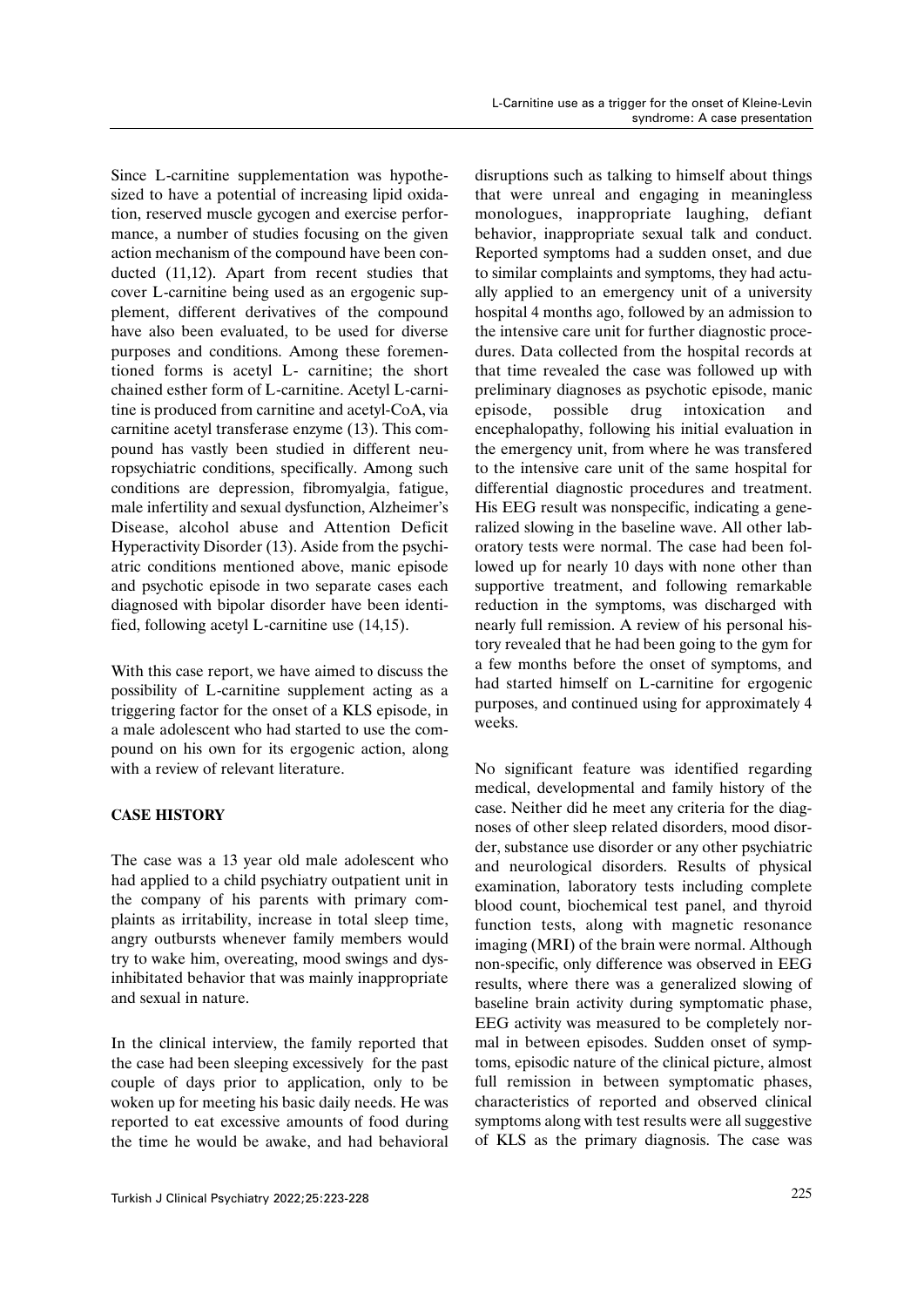started on 400 mg/day carbamazepine, and admitted to the inpatient unit where he was monitored for 2 weeks. Since none of the symptoms at application were observed and improved daily functioning was maintained, the case was discharged, to be followed up in the outpatient unit. 3 months into his last episode, the case is still on 400 mg/day carbamazepine and yet remains symptom-free.

## **DISCUSSION**

An uncommon disorder frequently misdiagnosed as other certain psychiatric and medical conditions, KLS might pose severe negative impact on daily functioning and quality of life in the face of severe symptoms (1). The case we have presented had no problems prior to the emergence of KLS symptoms, only to have become unable to attend school, meet his basic everyday needs, resulting in significant functional impairment following the onset of frequent and severe episodes caused by the disorder. A thorough review of diagnostic criteria for other psychiatric conditions ruled out depressive disorder, bipolar disorder, schizophrenia and related disorders. Normal neurological examination results and negative results for infectious markers ruled out the possibility of encephalitis and/or menengitis; while other neurological conditions such as epileptic seizures and lesions of temporal lobe had also been excluded via neurological examination, brain MRI and EEG. Based on data from relevant literature that suggested the syndrome generally presented during adolescence and predominantly affected males, we might suggest that our case fit the typical case profile, as previously described in relevant literature. In a study where 108 KLS cases were evaluated, main symptoms of the condition have been identified as hypersomnia, cognitive disturbances, alterations in perception, odd behavior and emotional problems (8). A review of relevant literature indicated that most commonly identified behavior profiles in KLS were overeating and inappropriate sexual conduct (16) that were similarly among the most striking clinical symptoms our case had presented with.

In some of the cases with KLS, it is possible to determine an underlying cause acting as a facilitator for the emergence of symptoms related to the syndrome (4,7). As we mentioned before, infection, fever, alcohol and/or marijuana use, sleep deprivation, psychological stress, head trauma, menstruation or lactation, physical effort and general/local anesthesia jave previously been reported as triggering factors for the onset or recurrence of a KLS episode (4). Even though forementioned factors have not been mentioned in our case's history, presence of a temporal relationship between onset of KLS symptoms and starting himself on L-carnitine for ergogenic purposes might indicate a causal link, in between.

Probable causal relationship between L-carnitine use and emergence of an index KLS episode might be explained through possibility of creating an imbalanced serotoninergic and/or dopaminergic system caused by L-carnitine use as suggested in literature, similar to what has so far been postulated as the hypothetical etiological base of the disorder. It has long been suggested that cases with KLS might reflect an imbalance in both dopaminergic and serotoninergic systems, though clinical importance was predominantly attributed to the imbalanced dopaminergic system. For instance, an imaging study on KLS reported reduced striatal dopamine binding potentials throughout symptomatic attack phase of the disorder (17). Again, 5 hydroxyindolacetic acid (5-HIAA, metabolite of serotonin) and homovanilic acid (HVA, dopamine metabolite) levels in cerebrospinal fluid (CSF) were measured in a sample of patients with periodic hypersomnolance. Results indicated increased or slightly increased HVA levels i CSF of patients with KLS, which was interpreted as a sign of increased dopamine cycle, by the researchers (18). Another study suggested a decline in dopaminergic hypothalamic tone, during symptomatic phase (5). Such findings support the need to better focus on dopaminergic and serotoninergic systems, specifically on the dopaminergic system. At this point, depicting the effects of L-carnitine and its derivatives on dopaminergic and serotoninergic system have mainly been limited to animal studies. While L-carnitine supplementation increased the status of carnitine located in various localizations of the study- animal's brain, no significant increase was observed among young rats. Again, L-carnitine supplementation was observed to cause significant increase in cortical, hippocampal and striatal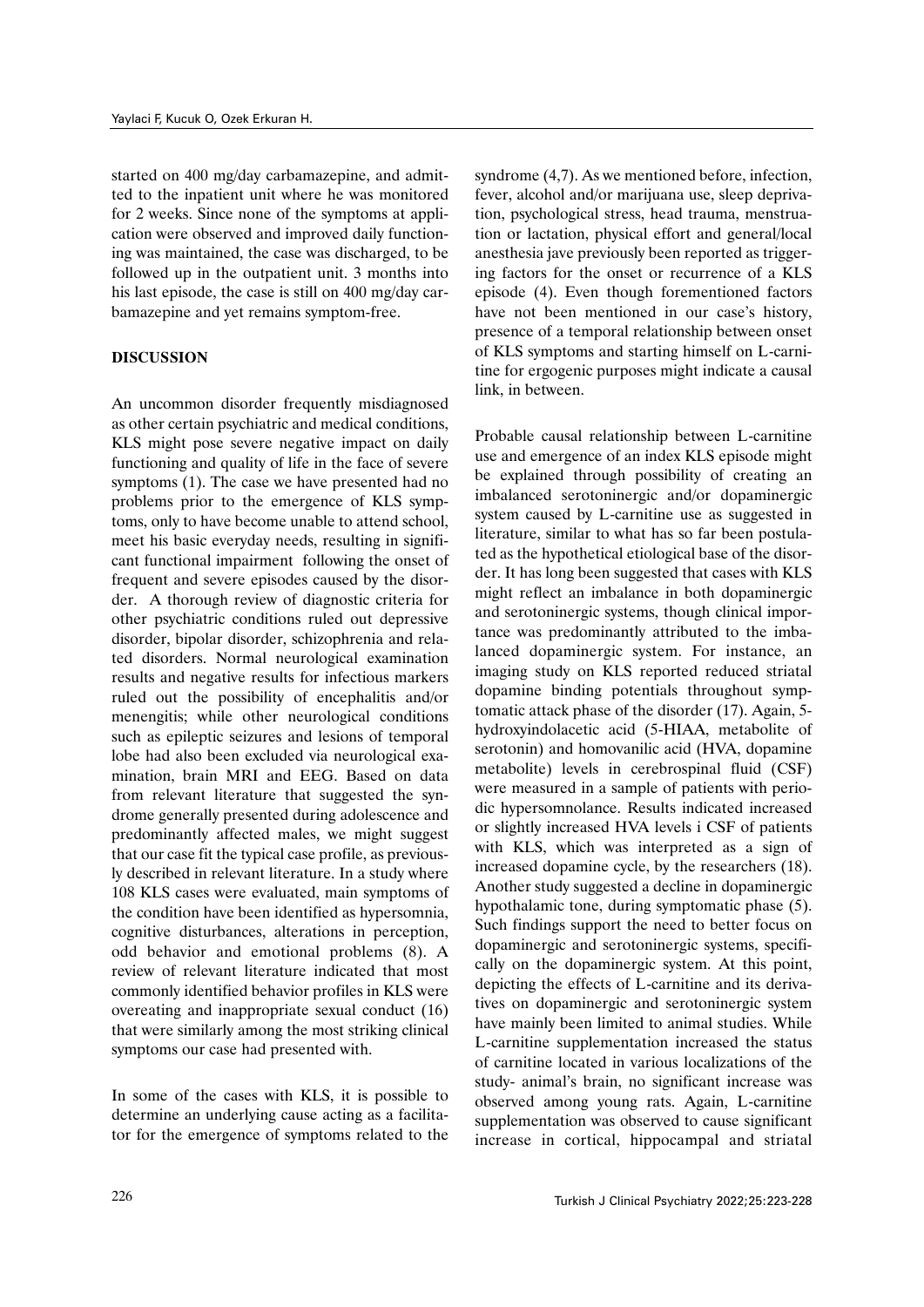dopamine of the rat brain (19). Another study reported acetyl L-carnitine increased the level of 5- HIAA, as well as acetyl L-carnitine administration prior to 3,4-Methylenedioxymethamphetamine (MDMA, extacy) injection prevented serotonin (5- HT) loss in rats (20). Acetyl L-carnitine was shown to exert its potential agonistic effects on 5-HT1A receptors (20). Moreover, chronic acetyl L-carnitine supplementation was reported to increase 5- HT levels in the cerebral cortex, and caused a reduction in serotonin turnover through a decrease in 5-HIAA/5HT ratio. Long term acetyl L-carnitine use was shown to increase dopamine and serotonin output within mesocorticolimbic area of the brain and protected against exposure to acute stress (21).

As a conclusion, supplementation of L-carnitine and its derivatives were shown to create an effect on dopaminergic and serotoninergic systems, in animal studies conducted so far. We might only speculate that same or similar effects might develop in humans and some individuals might in particular be vulnerable to the effects caused by such compounds, due to their genetic profile or being exposed to early life environmental manipulation and damage.

Another probable explanation to consider L-carnitine use as a triggering factor is linked to catabolic processes. One common denominator in conditions that have been reported to trigger KLS episodes such as infection, fever, alcohol and head trauma, is increased levels of catabolism in all. Therefore, these nonspecific events might facilitate emergence

of given clinical picture, by causing accumulation of toxic aminoacid or protein concentrations within metabolic pathways with partially erroneus enzymatic activity (16). Current biochemical data states L-carnitine plays a part specifically in catabolic processes of fatty acids. In that sense, we might only hypothesize that L-carnitine might be regarded as a candidate for the place of other yet-undetermined triggering factors of KLS, with its common feature of being linked to catabolic processes.

Although we have conceptualized L-carnitine supplementation as a triggering factor for our case, we also believe that our report needs to be cautiously addressed, in the sense that it consists of findings from only one case with nearly no replicated findings from other studies, making it even harder to confirm an actual causal relationship existed between L-carnitine use and KLS. We believe future studies including case reports, case series and hopefully researches designed to be conducted in larger samples, employing rigorous methodology shall provide more insightinto this mysterious clinical entity we have identified as Kleine- Levin Syndrome.

Correspondence address: Ferhat Yaylaci, MD, Ertugrul, Dogan Avcioğlu Street. No: 7, 16120 Nilüfer/bursa 16000 Bursa, Turkey, drferhatyaylaci@hotmail.com

#### **REFERENCES**

1. Miglis MG, Guilleminault C. Kleine- Levin Syndrome. Current Neurology and Neuroscience Report 2016; 16(6): 60.

2. Frenette E, Kushida CA. Primary hypersomnias of central origin. Seminars Neurology 2009;29(4):354–367

3. Billiard M, Jaussent I, Dauvilliers Y, Besset A. Recurrent hypersomnias: a review of 339 cases. Sleep Medication Review 2011;15:247–257.

4. Arnulf I, Zeitzer JM, File J, Farber N, Mignot E. Kleine-Levin syndrome: a systematic review of 186 cases in the literature. Brain 2005;128(Pt 12):2763-76.

5. Chesson AL, Levine Sn, Kong LS, Lee SC. Neuroendocrine evaluation in Kleine-Levin Syndrome: Evidence of reduced dopaminergic tone during periods of hypersomnolence. Sleep 1991; 14(3):226-232

6. Huang YS, Lakkis C, Guilleminault C. Kleine-Levin syndrome: current status. Medical Clinics of North America 2010; 94(3):557-562.

7. American Academy of Sleep Medicine: International Classification of Sleep Disorders: Diagnostic and Coding Manual, Third ed., Westchester: American Academy of Sleep Medicine, 2014

8. Arnulf I, Lin L, Gadoth N, File J, Lecendreux M, Franco P et al. Kleine-Levin syndrome: a systematic study of 108 patients. Annals of Neurology 2008; 63(4):482-493.

9. Cerretelli P, Marconi C. L-carnitine supplementation in humans. The effects on physical performance. International Journal of Sports Medicine 1990;11:1.

10. Gülçin İ. Antioxidant and antiradical activities of L-carni-